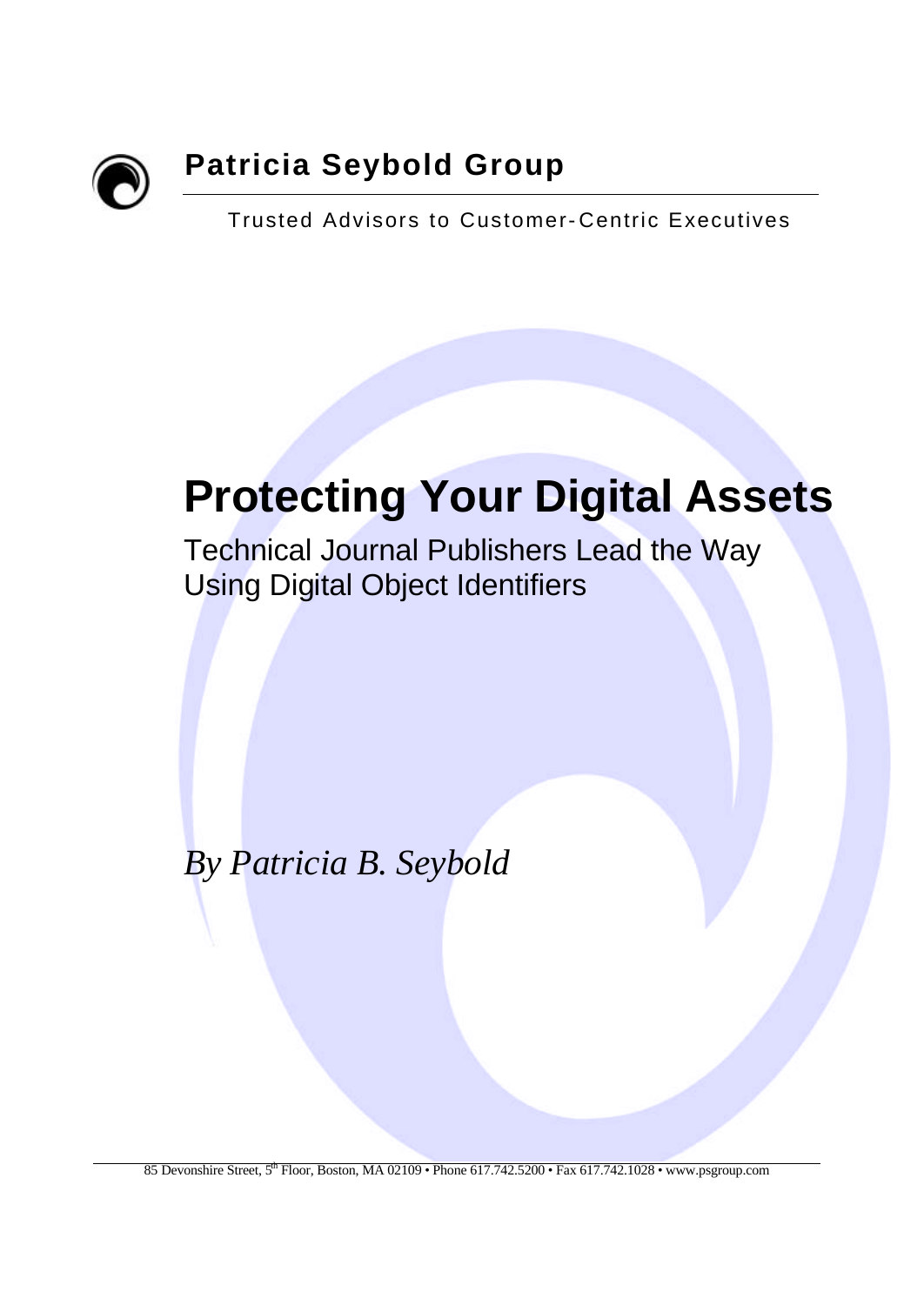Customer-Centric Solutions / Trend Analysis

## **Protecting Your Digital Assets**

*Technical Journal Publishers Lead the Way Using Digital Object Identifiers*

*By Patricia B. Seybold February 13, 2003*

## **NETTING IT OUT**

The publishers of scientific, medical, and technology journals have long been leaders n the push for standards to uniquely identify digital assets. One such standard, which is being used extensively in journal publishing, is the Digital Object Identifier (DOI). The DOI is a standard mechanism to provide a unique identifier to granular digital assets, such as chapters within a book, single tracks of music on a CD, and individual images. Currently, the DOI standard is in use by over 170 journal publishers worldwide, and over 6 million articles across 6,800 journals are being tagged with DOIs.

We predict that, within five years, the DOI standard will be used to tag any "published" material from any industry—that is, all content or information that is officially released for consumption, whether within or outside of your firewalls.

#### **IDENTIFYING & TAGGING DIGITAL ASSETS**

While the music, software, commercial publishing, and the movie industries all agonize about how to prevent unauthorized copying and distribution of their copyrighted materials, technical journal publishers have made great strides in managing, licensing, distributing, and promoting their digital assets. Last week, we discussed the new business models that the publishers of scientific, medical, and technical journal have put into place to take advantage of the Internet and emerging customer needs and expectations<sup>1</sup>. The good news is that the infrastructures

<sup>1</sup> See "Understanding Digitization: Trends in Business Models,"

ĺ

and the business models that journal publishers and research librarians have put in place can be easily adopted by other ancillary industries.

The bad news is that these industry segments are so disparate, serving such different audiences (academic researchers vs. mass consumer), that crossfertilization is bound to be difficult.

### **Using Digital Object Identifiers (DOIs)**

In order to protect intellectual assets, they must be easy-to-identify. Each creation must be uniquely identified, registered, and adequately described so that it can be easily differentiated.

The scientific and technical publishing community was among the leaders in the electronic publishing world to push for standards to uniquely identify each digital asset.

Publishers had always needed a way to uniquely identify (and to protect) their intellectual assets. For generations, the Library of Congress in the U.S. filled the role of uniquely cataloging each published work, using ISBN (International Standard Book Number) numbers for books, and ISSN (International Standard Serial Number) numbers for serials and periodicals, among others. But these identifiers are not "actionable" – you can't click on them on the Net and do something with them. And what about the individual articles that make up a journal? Or the chapters in a book? Or the tracks of music on a CD? Or a particular perfor mance of Shakespeare's *Twelfth Night*? Identifying any object, in a persistent actionable way, is the role of the DOI: Digital Object Identifier.

http://www.psgroup.com/doc/products/2003/2/BP2-6- 03CC/BP2-6-03CC.asp.

ĺ

**Customer Scenario** and **Customers.com** are registered trademarks and**Customer Flight Deck** and **Quality of Customer Experience (QCE)** are service marks of the Patricia Seybold Group, Inc. 85 Devonshire St., 5th Fl., Boston, MA 02109 USA • **www.psgroup.com**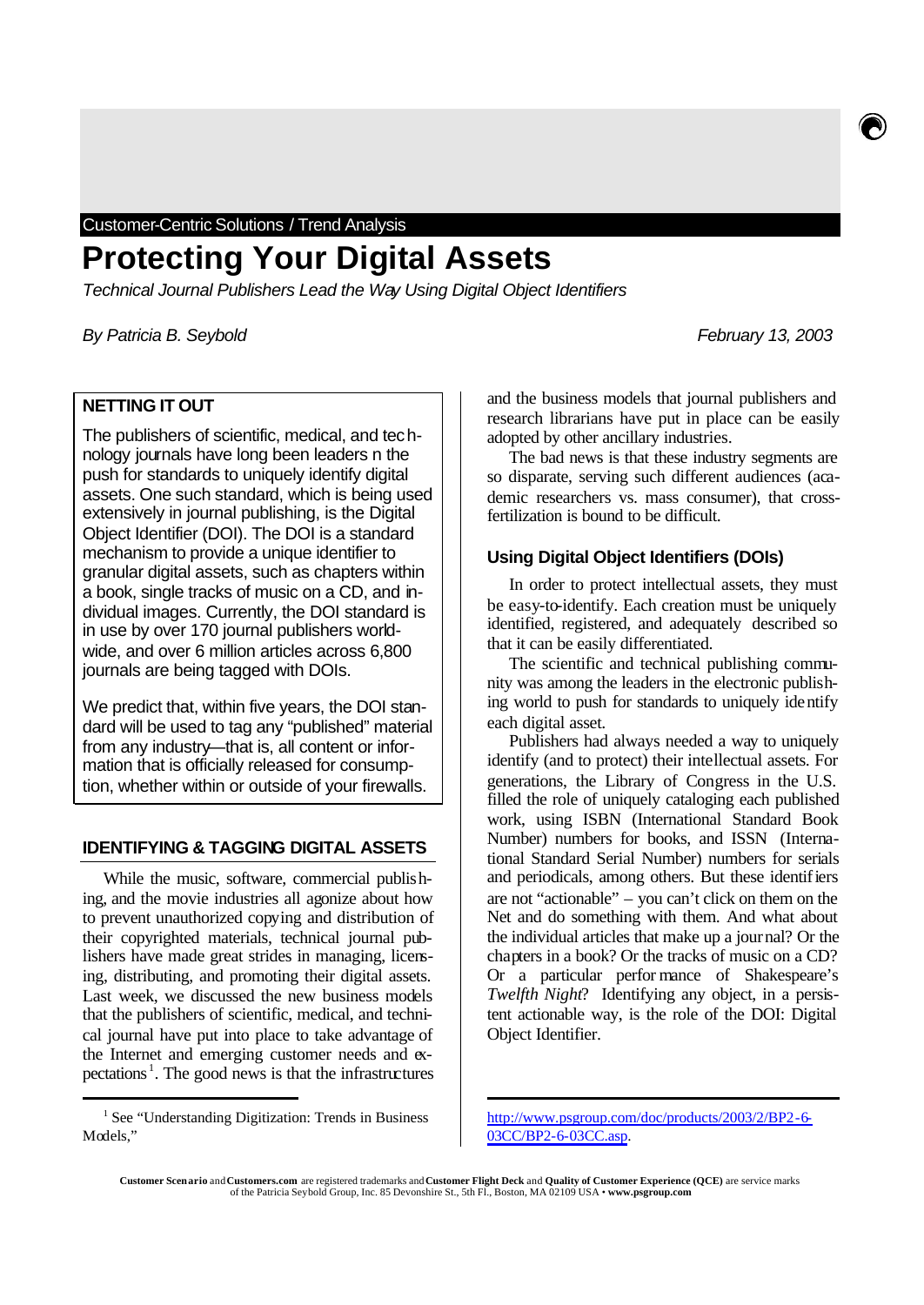#### 2 • Protecting Your Digital Assets

The need for unique object identifiers became evident very early in the history of electronic publishing. Once material began to be digitized, it quickly became apparent that a more granular classification scheme would be required.

**THE EVOLUTION OF THE DOI.** In the mid-'90s, several organizations, including the American Association of Publishers, the International Publishers' Association, and the International Association for Scientific, Technical, and Medical Publishers, began working jointly on the development of a standard mechanism to identify uniquely granular digital assets (e.g., articles, tracks of music, images, etc.). Not only did these groups agree on a standard, they also

tackled the problem of ensuring that it would be implemented. They modeled their process on the W3C and the Bar Code development and implementation process. In 1998, they formed a foundation—the International Digital Object Identifier (DOI) Foundation—to provide an implementation mechanism, a set of social structures, and an educational body to ensure that the DOI standard is widely implemented. DOI is an implementation of the concept of a Uniform Resource Identifier (URI) or Uniform Resource Name – great concepts, but ones which require practical implementations like DOI to be useful. It's also built on extensible principles, and well-proven standard-based technology derived from community efforts on interoperability of metadata, including recent ISO MPEG work.

**WHAT'S A DOI?** A DOI is a digital object identifier for any object of intellectual property. According to the http://www.doi.org Web site, "DOIs have been called 'the bar code for intellectual property.' A

*There have been several standards efforts that have taken root within the electronic journal publishing community. The two that appear to be the most vibrant at this point are the Digital Object Identifier (DOI), which is used to uniquely identify each information object and make it actionable, and the Open URL, which transports context-specific metadata along with each identifier making it actionable in a local context (resolving to an institution's local cache, for example). Today's online journal publishers and journal portal providers tend to use both, since they are complementary. Over 6 million articles across 6,800 journals are currently being tagged with DOIs.*

piece of intellectual property on a digital network and associating it with related current data…A DOI is associated with defined services and is immediately 'actionable' on a network."

Again, from DOI.org: "A name (or unique identifier) for a digital object enables that name to be resolved to one (or many) of several different pieces of data which may be associated with the dig ital object. Such pieces of data can be locations of the object, or services about the object, or any other defined piece of data. Resolution enables a single name (the identifier, DOI) to be used persistently to manage the object, even if any of those pieces of data (like bcation) change. Resolution therefore (a) enables persistence and (b) enables multiple services to be directly

associated with the DOI."

**WHERE ARE THEY STORED?** DOIs can be persistently stored anywhere (online or offline). And they can be moved around. Each DOI is a unique number assigned to that object. The DOI does not necessarily correspond to the object's current physical location online (a URL, which can often be volatile and thus is not persistent). Instead, it's a pointer that's resolved at runtime using the "Handle System". In other words, the DOI can be invisibly mapped to a new current location (in fact, to many such locations), to a local cached copy of the work (using an OpenURL), or to a group of objects—such as a PDF file, a MS-Word file and an html file—each of which is an instantiation of the article represented by the DOI, or could be information about the article. The process of locating the specific instance of a DOI is called "resolution." Each DOI link is resolved at runtime, each time the DOI is referenced.

DOI provides a means of persistently identifying a

**HOW ARE DOIs USED?** The technical journal publishing community is converg-